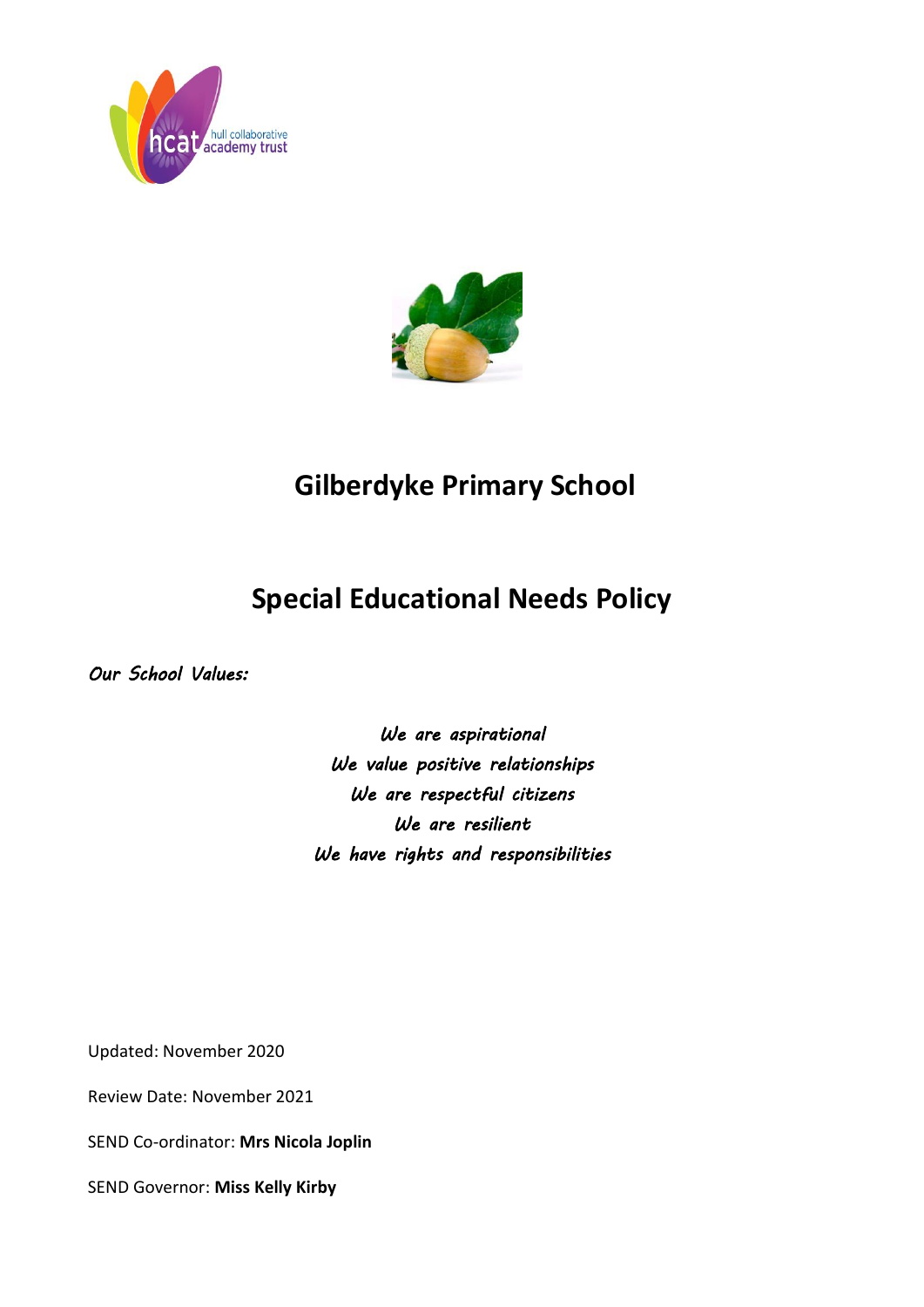## **Mission Statement**

At Hull Collaborative Academy Trust (HCAT) we are committed to offering an inclusive curriculum to ensure the best possible outcomes for all our children, whatever their needs or abilities. We work in close partnership with parents and the wider community to nurture and support all our children to become healthy, independent, successful and caring citizens in a multicultural and fastchanging world.

We seek to ensure that children with SEND are fully included in all aspects of school life. We believe that children with SEND and their parents/carers should be at the heart of planning and decision-making.

Our community is a place of safety where firm boundaries guide and support; where care and respect build self-esteem and self belief; and where high expectations create a gateway to lifelong learning, soaring aspirations and brighter futures.

This policy follows The Code of Practice 2014 which provides statutory guidance on duties, policies and procedures relating to part 3 of the Children and Families Act 2014 and associated regulations:-

- The Special Educational Needs and Disability Regulations 2014
- The Special Educational Needs (Personal Budgets) Regulations 2014
- The Order setting out transitional arrangements

This policy should be read in conjunction with the **School's SEN Information Report.**

## **Definition of Special Educational Needs** (SEND Code or Practice 2014)**:**

A child or young person has SEND if they have a learning difficulty or disability which calls for special educational provision to be made for him or her.

A child of compulsory school age or a young person has a learning difficulty or disability if he or she:

**has a significantly greater difficulty in learning than the majority of others of the same age**  *or*

**has a disability which prevents or hinders him or her from making use of facilities of a kind generally provided for others of the same age in mainstream schools.**

## **Principles**

The principles of the Code of Practice 2014 are designed to support:

the participation of children, their parents and young people in decision- making.

the early identification of children and young people's needs and early intervention to support them.

to ensure greater choice and control for young people and parents over support.

collaboration between education, health and social care services to provide support.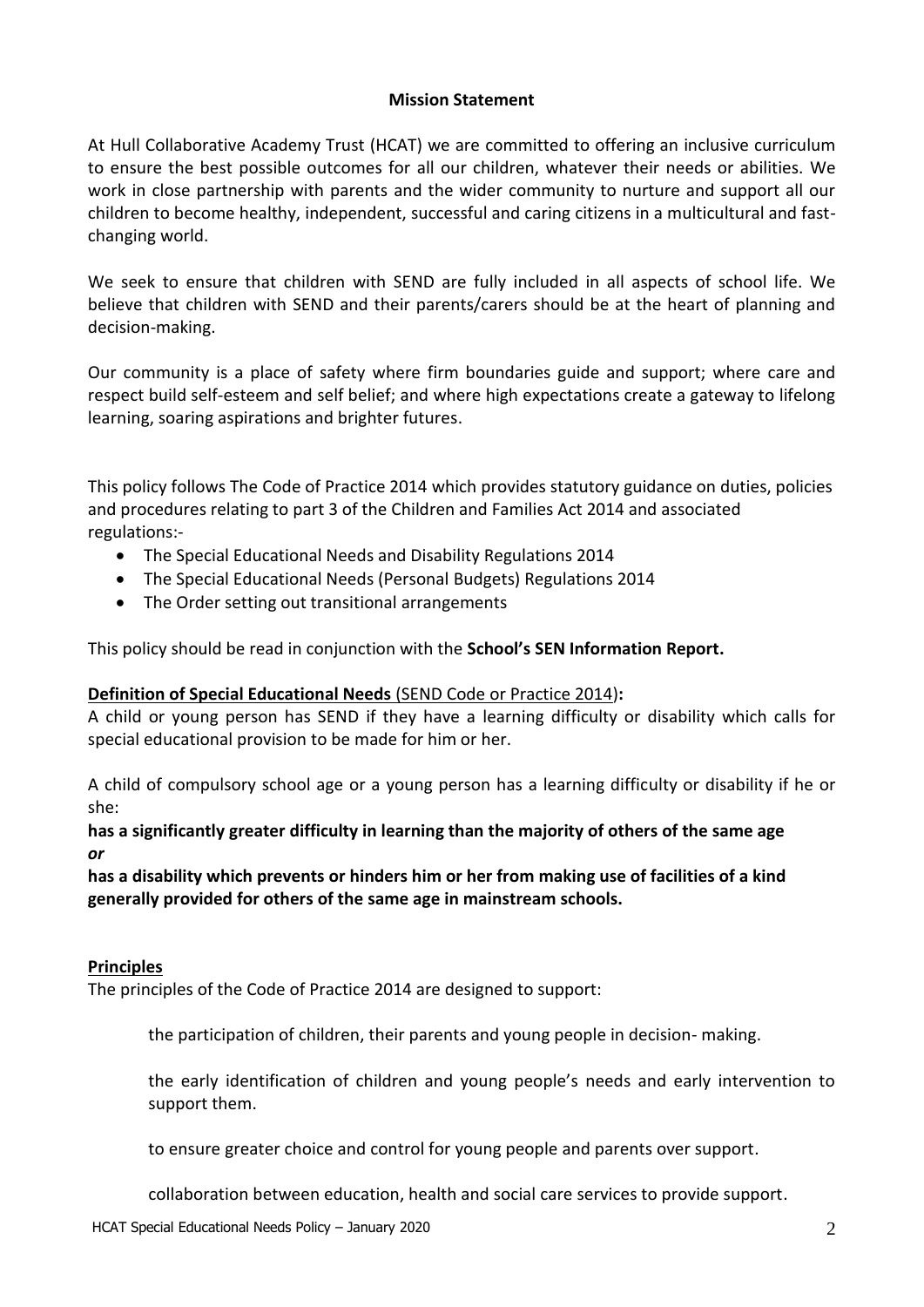high quality provision to meet the needs of children and young people with SEN.

a focus on inclusive practice and removing barriers to learning.

successful preparation for adulthood, including independent living and employment.

## **Policy Objectives**

The purpose of this policy is to ensure all stakeholders, including parents, teaching staff and governors understand and use a consistent approach in implementing support for young people with Special Educational Needs and Disabilities.

In order to meet the special needs of our children and to work within the guidance of the SEND Code of Practice (2014) we **must**:

*Identify those children who have special needs as soon as possible.*

*Provide appropriate intervention at a suitable level when a child is identified.*

*Use a variety of teaching styles, and cater for different learning styles to allow all children to access the curriculum.*

*Provide a learning environment and resources that supports individual, academic and developmental needs.*

*Promote positive relationships between all children and staff.*

*Ensure that all children have the greatest possible access to the broad balanced curriculum.*

*Work with outside agencies who provide specialist support and teaching for children with SEND.*

*Work in partnership and encourage high levels of engagement with parents/carers.*

*Provide a SENDCO who will work with and oversee the implementation of the SEND policy and ensure continuing training for all staff.*

## **Policy Aims**

To provide all children with an education that enables them to make progress so that they:

*- achieve their best*

*-have high aspiration and expectation*

*-become confident individuals living fulfilling lives*

*-make a successful transition into adulthood*

HCAT Special Educational Needs Policy – January 2020 33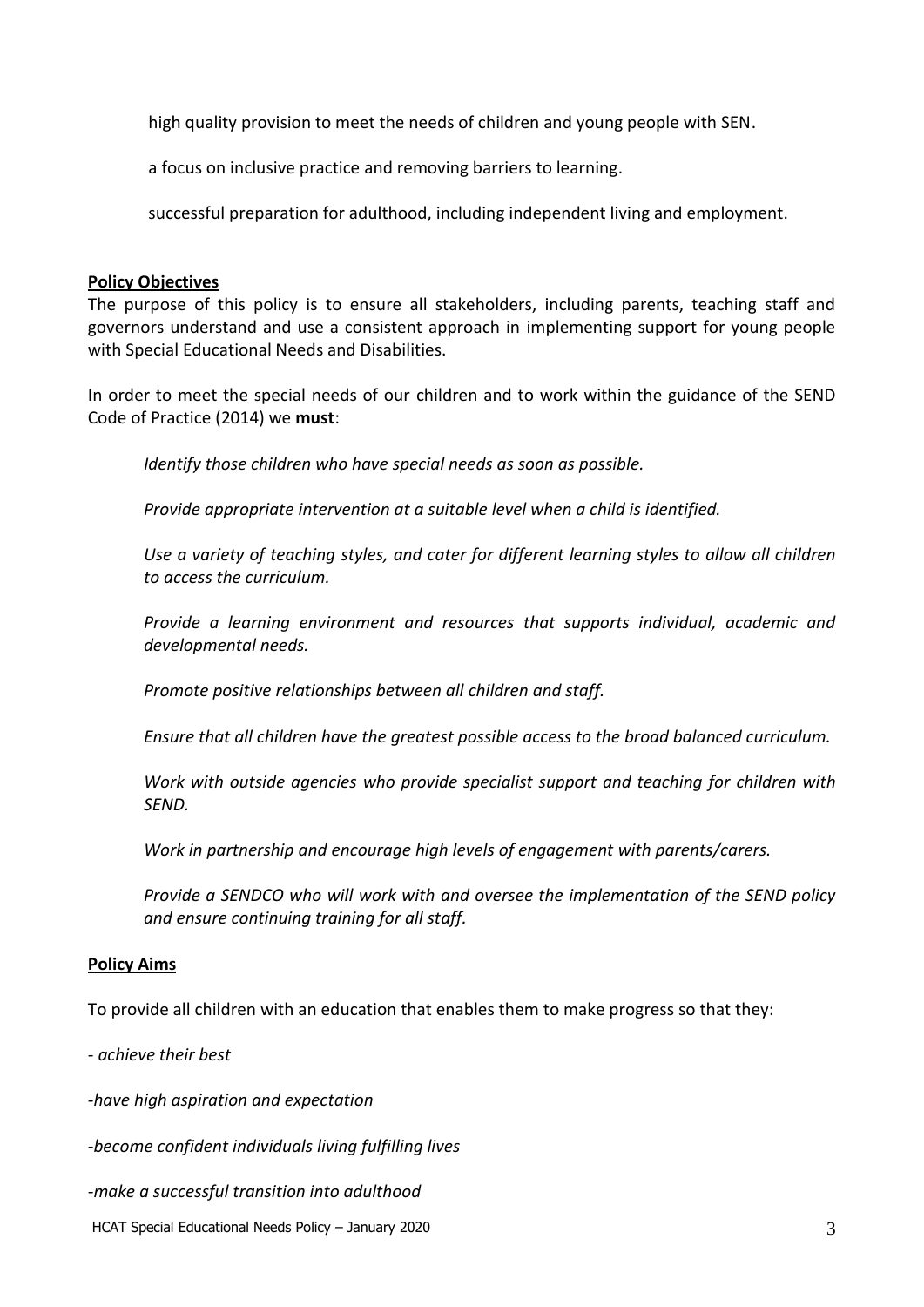## **Roles and responsibilities/Co-ordination of provision**

## **The SENDCO**

The SENDCO will:

- Work with the headteacher and SEN governor to determine the strategic development of the SEN policy and provision in the school
- Have day-to-day responsibility for the operation of this SEN policy and the co-ordination of specific provision made to support individual children with SEN, including those who have EHC plans
- Provide professional guidance to colleagues and work with staff, parents, and other agencies to ensure that children with SEN receive appropriate support and high quality teaching
- Advise on the graduated approach to providing SEN support
- Advise on the deployment of the school's delegated budget and other resources to meet children' needs effectively
- Be the point of contact for external agencies, especially the local authority and its support services
- Liaise with potential next providers of education to ensure children and their parents are informed about options and a smooth transition is planned
- Work with the headteacher and governing board to ensure that the school meets its responsibilities under the Equality Act 2010 with regard to reasonable adjustments and access arrangements
- Ensure the school keeps the records of all children with SEN up to date

## **The SEN governor**

The SEN governor will:

- Help to raise awareness of SEN issues at governing board meetings
- Monitor the quality and effectiveness of SEN and disability provision within the school and update the governing board on this
- Work with the headteacher and SENDCO to determine the strategic development of the SEN policy and provision in the school

## **The headteacher**

The headteacher will:

 Work with the SENDCO and SEN governor to determine the strategic development of the SEN policy and provision in the school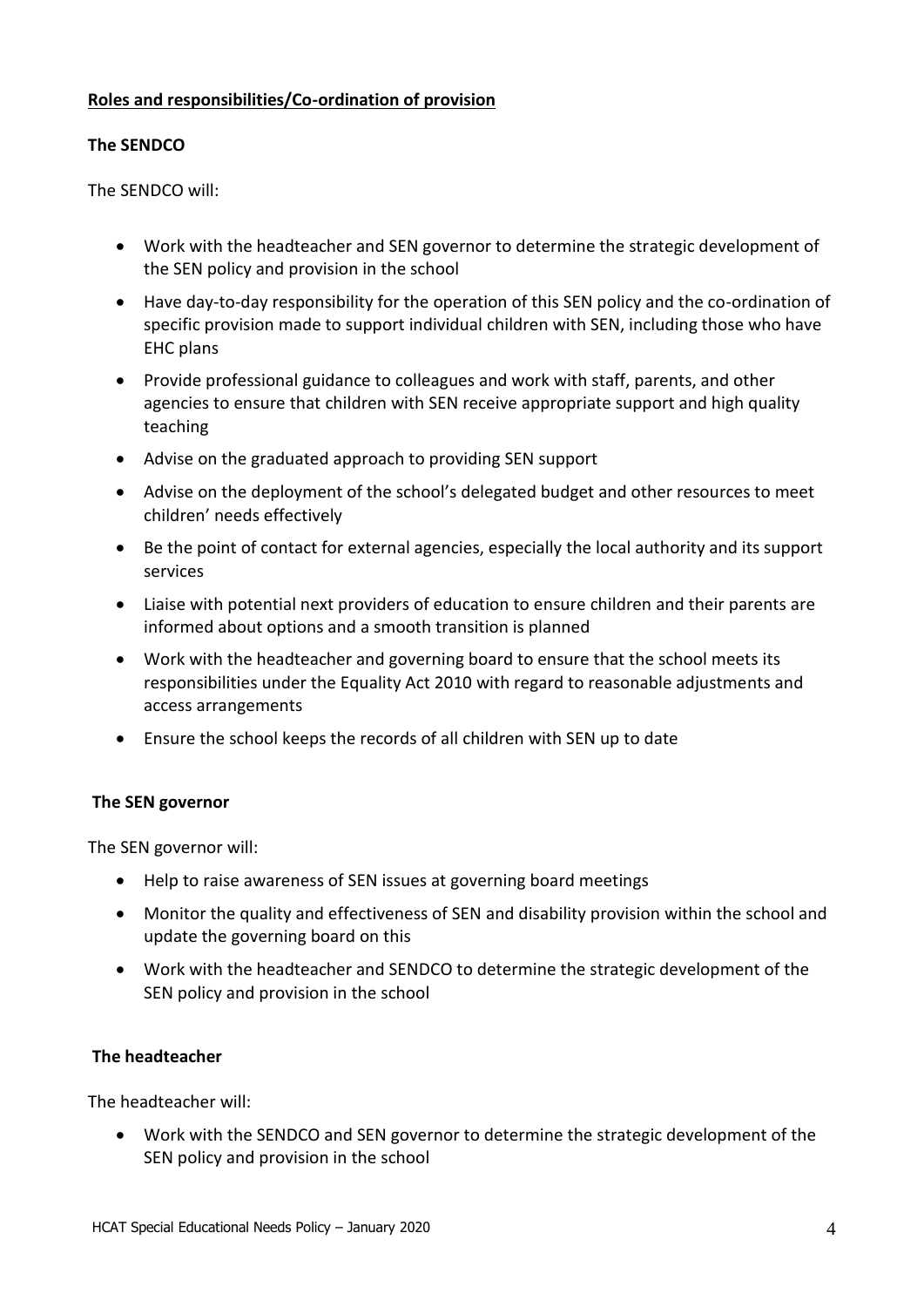Have overall responsibility for the provision and progress of learners with SEN and/or a disability

## **Class teachers**

Each class teacher is responsible for:

- The progress and development of every child in their class
- Working closely with any teaching assistants or specialist staff to plan and assess the impact of support and interventions and how they can be linked to classroom teaching
- Working with the SENDCO to review each child's progress and development and decide on any changes to provision
- Ensuring they follow this SEND policy

*"Teachers are responsible and accountable for the progress and development of the children in their class, including where children access support from teaching assistants or specialist staff. High quality teaching, differentiated for individual children, is the first step in responding to children who have or may have SEN. Additional intervention and support cannot compensate for a lack of good quality teaching."*  (from Code of Practice 2014)

#### **Special Educational Needs for Which Provision is Made**

 HCAT schools currently support children who have a range of special educational needs (SEN). The Code of Practice 2014 describes four broad areas of SEN.

- 1. Communication and Interaction, including speech, language and communication needs (SLCN) and Autism Spectrum Disorder (ASD)
- 2. Cognition and Learning, including severe learning difficulties )SLD), profound and multiple learning difficulties (PMLD), Specific Learning difficulties (SpLD), including Dyslexia.
- 3. Social, mental and emotional health, including attention deficit disorder (ADD), attention deficit hyperactivity disorder (ADHD), as well as other issues that are rooted in mental health.
- 4. Sensory and/or physical needs, including a range of physical difficulties (PD) as well as hearing impairment (HI), visual impairment (VI) and multi-sensory impairment (MSI).

For further information on how the school meets the needs of these children please refer to the schools' **SEN Information Report**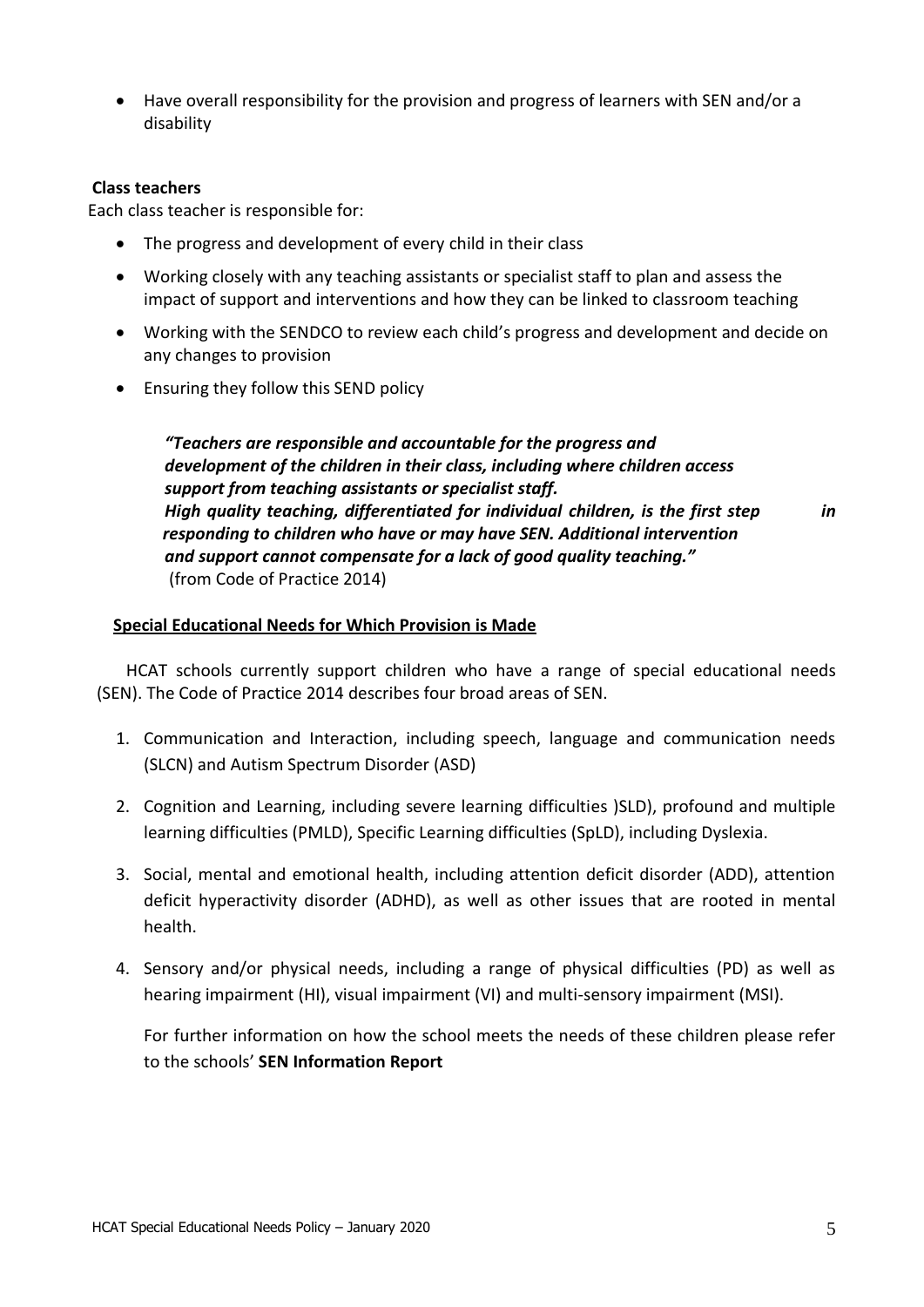# **Identification of children with SEND and assessing their needs**

We will assess each child's current skills and levels of attainment on entry, which will build on previous settings and Key Stages, where appropriate. Class teachers will make regular assessments of progress for all children and identify those whose progress:

- Is significantly slower than that of their peers starting from the same baseline
- Fails to match or better the child's previous rate of progress
- Fails to close the attainment gap between the child and their peers
- Widens the attainment gap

This may include progress in areas other than attainment, for example, social needs.

Slow progress and low attainment will not automatically mean a child is recorded as having SEN.

When deciding whether special educational provision is required, we will start with the desired outcomes, including the expected progress and attainment, and the views and the wishes of the child and their parents. We will also consider how we can best support children who have a significantly greater difficulty in learning than the majority of others of the same age. We will use this to determine the support that is needed and whether we can provide it by adapting our core offer, or whether something different or additional is needed.

## **Consulting and involving children and parents**

We will have an early discussion with the child and their parents when identifying whether they need special educational provision. These conversations will make sure that:

- Everyone develops a good understanding of the child's areas of strength and difficulty
- We take into account the parents' concerns
- Everyone understands the agreed outcomes sought for the child
- Everyone is clear on what the next steps are

We will formally notify parents when it is decided that a child will receive SEN support and a support plan and/or provision map will be created and shared.

For further details of the consultation process refer to the **SEN Information Report**

## **Assessing and reviewing children' progress towards outcomes**

Where a child is identified as having SEND, school should take action to remove barriers to learning and put effective special educational provision in place. This SEND support should take the form of a four-part cycle- known as the Graduated Response:

**Assess Plan Do Review**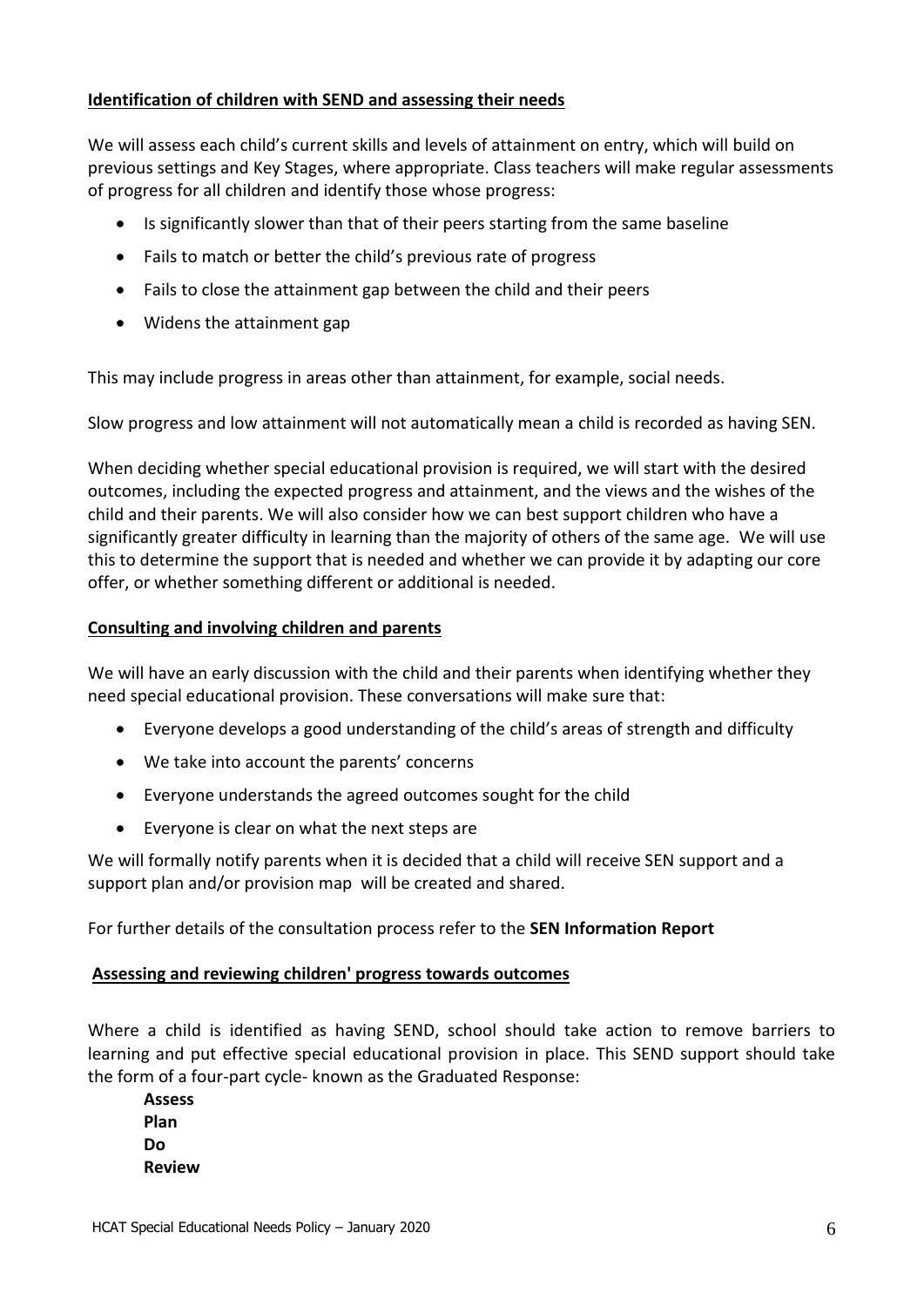This is an ongoing process and not limited to more formal SEN reviews which are carried out termly

The class teacher will work with the SENDCO to carry out a clear analysis of the child's needs. This will draw on:

- The teacher's assessment and experience of the child
- Their previous progress and attainment and behaviour
- Other teachers' assessments, where relevant
- The individual's development in comparison to their peers and national data
- The views and experience of parents
- The child's own views
- Advice from external support services, if relevant

The assessment will be reviewed regularly. Ways in which children are assessed are outlined in the school's **SEN Information Report**

All teachers and support staff who work with the child will be made aware of their needs, the outcomes sought, the support provided, and any teaching strategies or approaches that are required. We will regularly review the effectiveness of the support and interventions and their impact on the child's progress.

# **The approach to teaching children with SEN**

Teachers are responsible and accountable for the progress and development of *all* the children in their class. The approach to teaching children with special educational needs varies, dependent upon the need of the particular child. High quality teaching is our first step in responding to children who have SEN. This will be differentiated for individual children.

- a) Some of the interventions that are used within HCAT Schools are:
	- (i) In class support, where the teacher or teaching assistant may support one or more children to understand the content of the lesson.
	- (ii) Small group withdrawal, where a member of staff may deliver a short term literacy, numeracy or other intervention to a small group of children.
	- (iii) One to one withdrawal, where there may be a targeted support in their area of need.
	- (iv) Particularly weak and vulnerable children take part in a nurture group for a percentage of time, possibly through withdrawal and or more adhoc support during break and lunchtimes
- b) For some children, it may be necessary to provide supervision during unstructured times.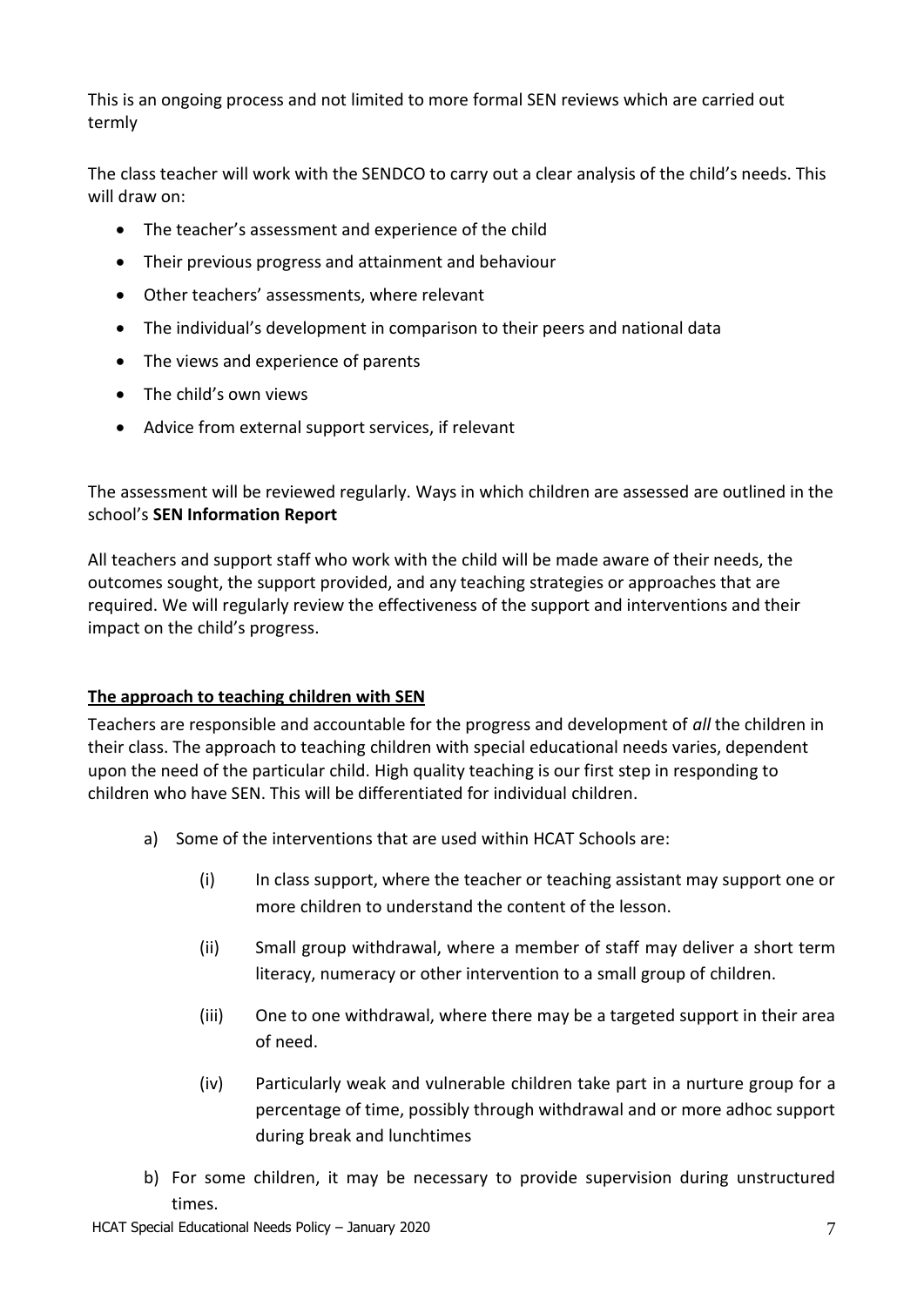- c) A variety of sports activities are held throughout the school year and children with special educational needs are encouraged to participate. Children are also actively encouraged to participate fully in all school activities, for example school productions and school clubs.
- d) Additional support is provided for children requiring emotional and social development in the form of social skills groups, friendship groups and nurture groups

See the School's **SEND Information Report** for further Details

# **Adaptations to the curriculum and learning environment**

We make the following adaptations to ensure all children' needs are met:

- Tailoring our curriculum to ensure all children are able to access it, for example, by grouping, 1:1 work, teaching style, content of the lesson, etc.
- Adapting our resources and staffing
- Using recommended aids, such as laptops, coloured overlays, visual timetables, larger font, etc.
- Adhering to the School's Accessibility plan
- Needs for equipment and facilities will be assessed for each child individually; this may include using appropriate agencies such as IPASS, who can provide specialist equipment for physical, visual and hearing needs

# **Expertise and training of staff in relation to children and young people with special educational needs**

- The code of practice explains that where a newly appointed SENCO has not previously been the SENCO at that school, or any other relevant school, for a total period of more than 12 months, he or she must achieve the National Award for Special Educational Needs (SEN) Co-ordination within three years of appointment. The SENCO at Gilberdyke Primary (Nicola Joplin) completed this qualification in June 2018.
- Ongoing policy of CPD for all staff including teachers, teaching assistants and ancillary staff on special educational needs.
- Staff will seek training from outside support agencies when necessary including outreach and transitional support (see local offer for list of external agencies).
- Staff will also attend training courses provided by the local authority.

# **Arrangements for consulting parents of children with special educational needs about the education of their child**

Parents/carers are involved at each stage of the "Assess, Plan, Do and Review" process. Parents/carers are invited to discuss with the SENDCo (and/or class teacher) the needs of their child in the first instant. This allows for parents to share knowledge about their child and engage in a positive discussion from which there will be agreed actions relating to how the child's needs can be met. Therefore parents/carers have an active role in the planning and decision making regarding their child's provision.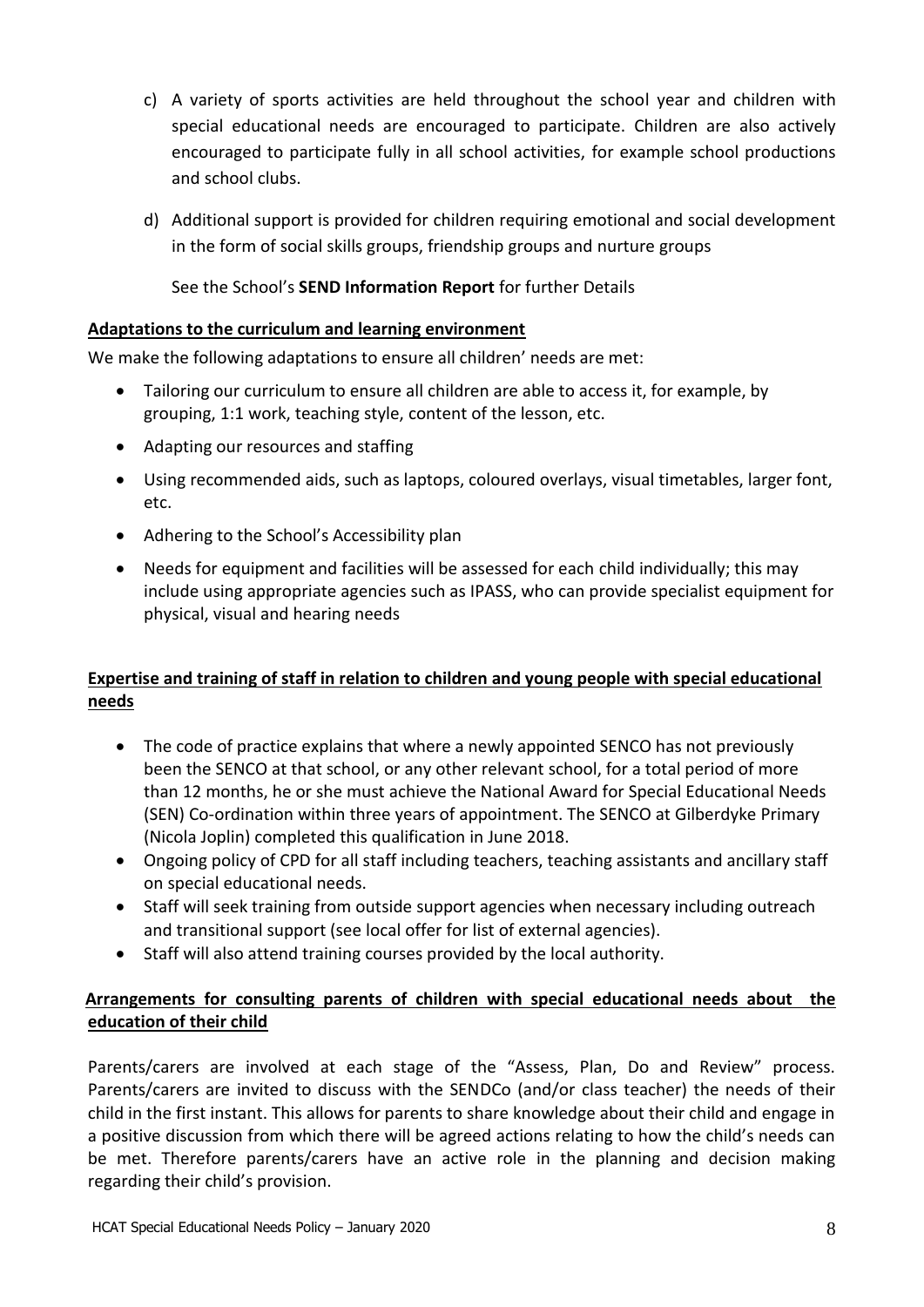Subsequent to this, parents/carers will be kept informed of progress and outcomes as a result of the aforementioned actions in a number of ways:-

- a) Liaison with the class teacher
- b) Parent Consultation days/evenings/events when advice and support in helping their child at home can also be given.
- c) Formal reviews of child's progress

## **Arrangements for consulting young people with special educational needs about their education**

a) The child/young person is involved (as is appropriate) at every stage if the assess, plan, do review process:-

(i) At the initial assessing and planning stage in order to support a person-centred approach, the child/young person's wishes and aspirations are taken into consideration, along with the outcomes they seek and the support they need to achieve them. These discussions enable individuals to feel that they have more control over decisions about their support.

(ii) Where the child/young person may be unable to verbally communicate or provide a written input, observations of the child/young person may be made in order to gather information regards their likes, interests, dislikes and difficulties.

(iii) The thoughts and opinions of parents/carers, and those who know them best, may also be sought.

(iv) Any documentation used as part of the agreed provision (for example, Individual Education Plans or similar) will have a 'child friendly' section which is shared with the child/young person so that they are able to understand all aspects of their support.

b) The child/young person is able to discuss any aspect of their provision in a number of ways:-

(i) Informally with their class teacher on a regular basis.

(ii) Where appropriate, the child/young person will attend a more formal meeting to review their progress and provision.

During these discussions/meetings a 'person centred approach' allows for professionals and parents/carers and the child/young person to contribute towards reviewing the effectiveness of provision. Following this, decisions can be made regarding next steps.

# **Any arrangements made by the governing body or the proprietor relating to the treatment of complaints from parents of children with special educational needs concerning provision made at the school**

Complaints about SEND provision within the school are first dealt with by the SENDCo during arranged meetings.

Where a satisfactory conclusion cannot be reached, the parent can then make an appointment to see the Headteacher during which further information can be exchanged and procedures altered as appropriate.

If a satisfactory conclusion still cannot be reached then the Governing body must become involved.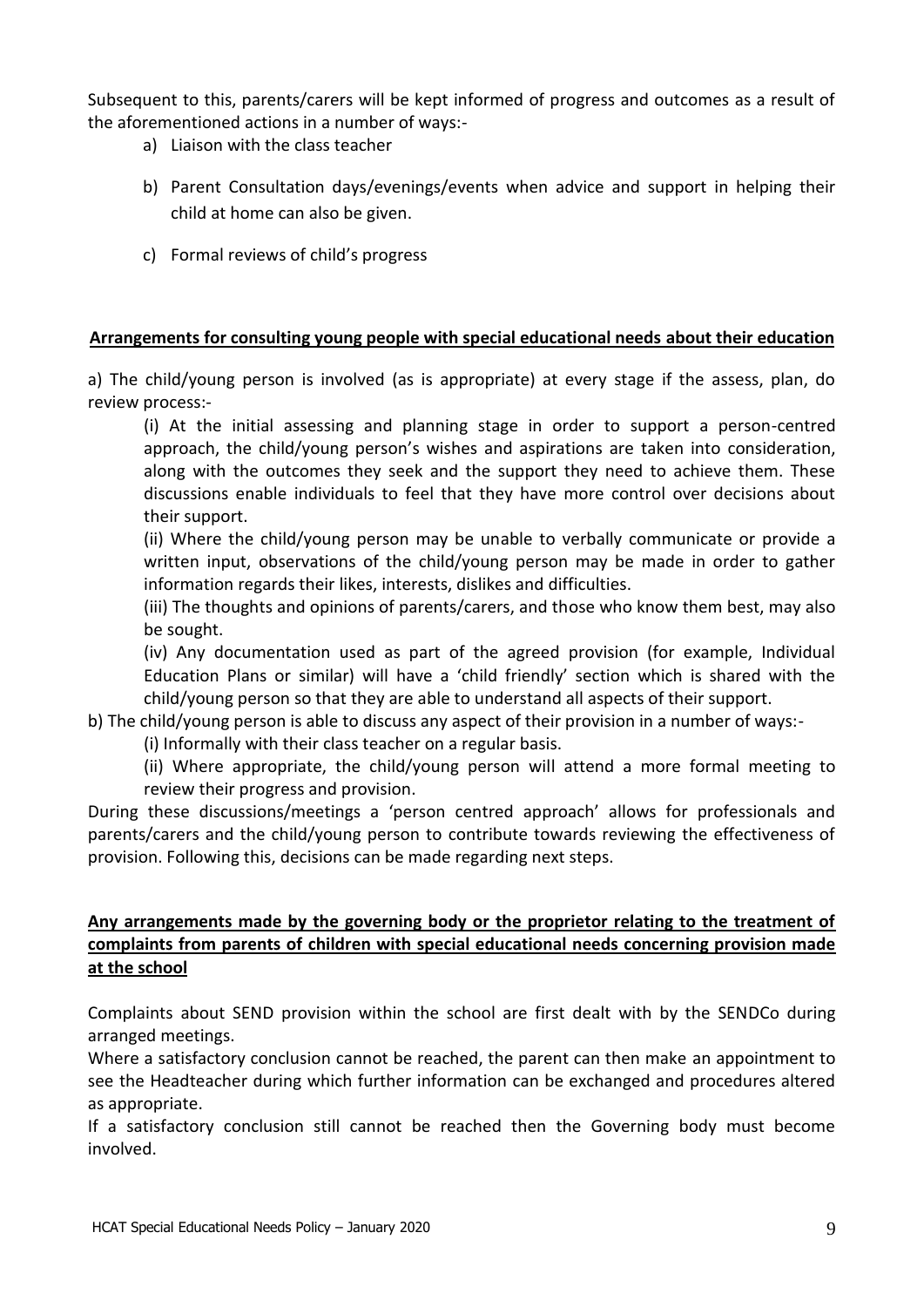# **How Gilberdyke Primary School involves other bodies in meeting the needs of children with special education needs**

Where the school has concerns where a child may require additional or external support to meet their special educational needs, then a request can be made to the local authority service provider and / or other professional support service, or voluntary organisation. These may include:

- Educational psychologists
- Speech and Language Support Agency
- SaPTS Sensory and Physical Teaching Service (Visual/Hearing/Physical)
- Social Care Team
- Children's Centres
- CAHMS for Mental Health Needs
- Bridge Speech and Language Team
- Kids Parent Partnership
- School Nursing Team
- HCAT Behavioural Support Team
- Sibling Support Services Barnado's
- Applied Psychologies
- Tweendykes Outreach Service
- Police

# **Links to all of these can be found in the Hull and/or East Riding Authority Local offer.**

Advice may be sought from one or several providers, when considering the initiation of a statutory assessment. Details of this may be found in the DFE SEN Code of Practice.

A Statutory Assessment is only usually required or conducted for children with complex or severe learning needs. This may include needs in:

- Cognition and Learning
- Communication and Interaction
- Sensory and/or Physical

Throughout this process the local authority has a duty to request the opinions of parents, the school and other involved professionals.

Following a Statutory Assessment, the local authority will make a decision whether an Education Health and Care Plan is considered appropriate for the child.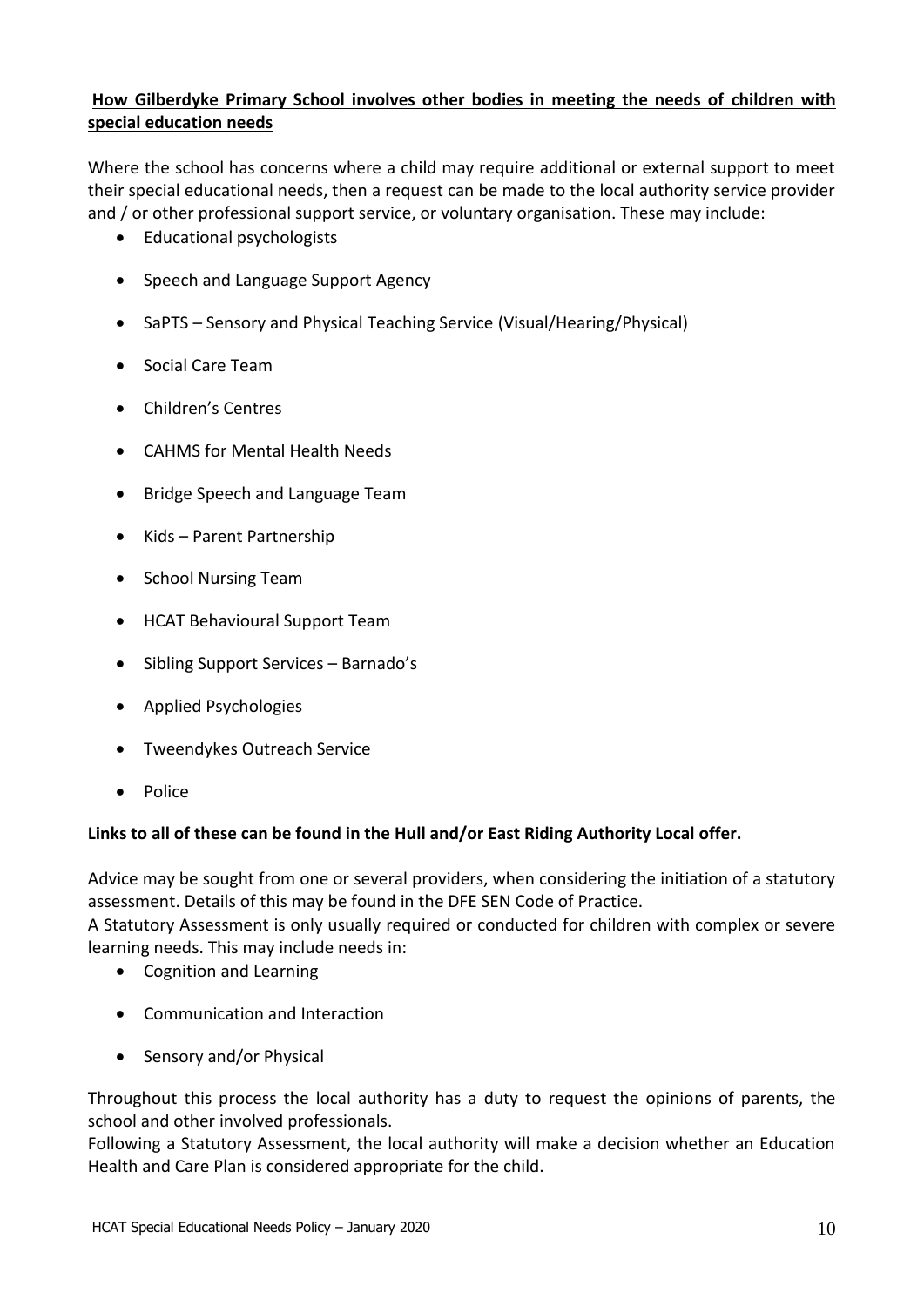## **Arrangements for supporting children with special educational needs in transferring between phases of education or in preparing for adulthood and independent living.**

All children with special educational needs will require support and planning when they transfer between key stages from 0-25. For example: Preschool – Nursery – Foundation – KS1 – KS2 – KS3 – KS4 – KS5 – Higher Education/College – Independent Living

Where a child has an Education Health Care Plan, a preference for educational setting should be made during the Annual Review process the year prior to transition to Secondary School. This enables the local authority to consult and request placements at the preferred school. A request for a special school placement should be made early in Year 5 or Year 9 to determine that suitable provision can be considered. It is useful at this stage for the parent to visit some appropriate schools or colleges at the next key stage to help an informed choice to be made. The SEN team will administer the process following any request by the parent.

Transition packages need to be planned carefully for children with special educational needs and many education providers now offer additional visit time, weekend schools and / or transition meetings to support all new children. consideration could also be given to the use of social stories, transition activities / programmes and / or communication passports. All of these can help to support children and prevent vulnerability during their transition. Early admittance policies are also being used by some secondary providers to help children to settle earlier into new routines.

At Gilberdyke Primary School, we ensure discussions between the child's current teacher and SENDCo and the child's new school take place throughout Year 6 and as much information as possible is passed up.

All children with an Education Health Care Plan, must have their secondary transfer placement confirmed by 15<sup>th</sup> February in Year 6.

## **Storing and management of information**

All information collected about a child's SEND will be treated as confidential and only shared with external agencies with the knowledge and consent of the child's parents/careers.

# **The Local offer**

Local authorities were required by the Government to set out and publish a 'local offer' by September 2014. The purpose of the 'local offer' is to provide clear accessible information about what services are available in the area for parents, children and young people aged  $0 - 25$  with Special Education Needs and Disability (SEND).

This is part of the SEND reform bill, which:

 Aims to transform the way children, young people and their families can access services and achieve their aspirations, includes information about Education, Health, Social Care, Community and Voluntary Sector, Housing, Transport etc.